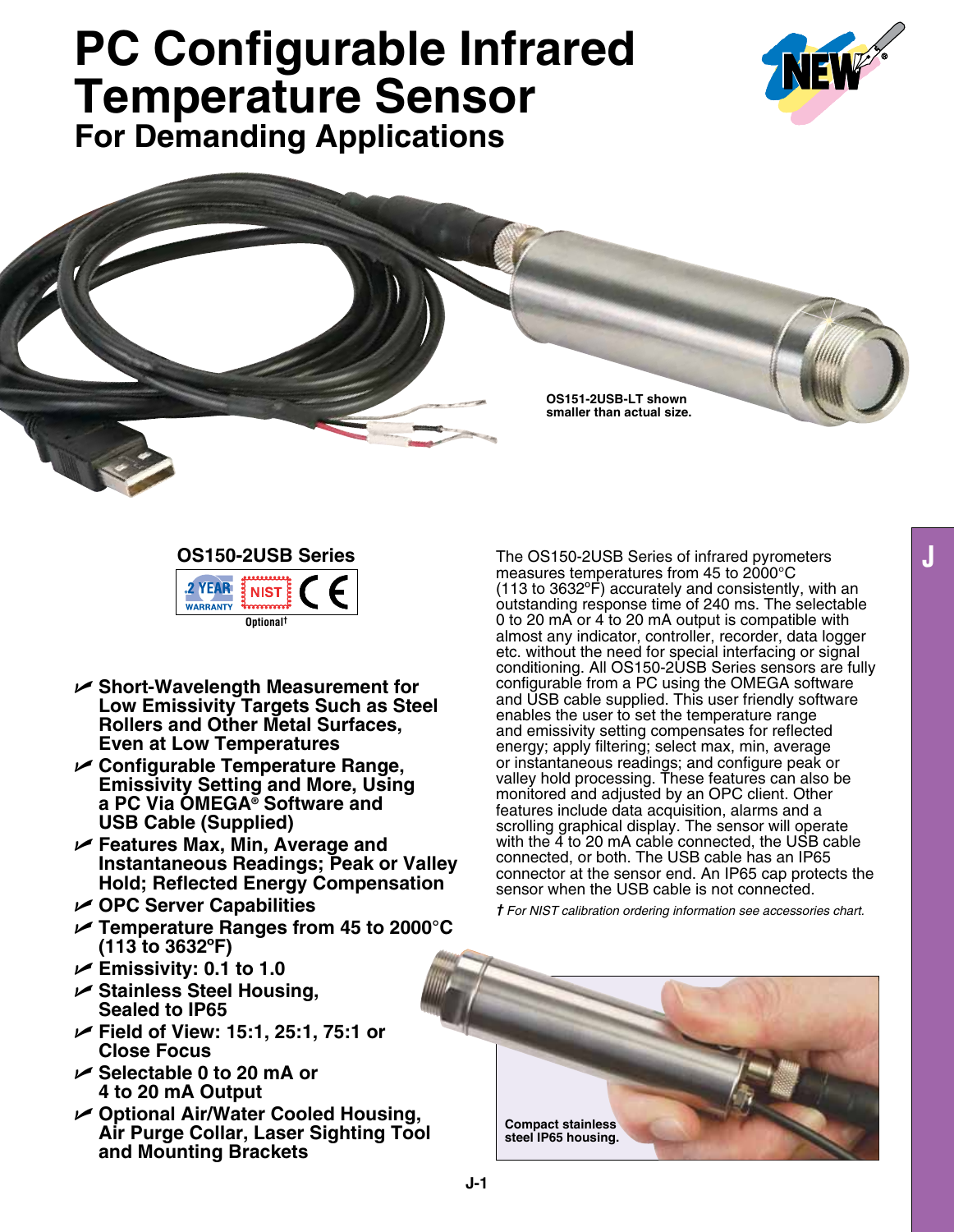

#### **Specifications Temperature Range: LT (OS151 Only):** 45 to 300°C (113 to 572ºF) **MT:** 250 to 1000°C (482 to 1832ºF) **HT:** 450 to 2000°C (842 to 3632ºF) **Field-of-View: OS151 Only:** 15:1 **OS251:** 25:1 **OS751:** 75:1 (OS751)

**OS801:** 7.5 Dia. at 500 mm

**Output:** Selectable 4 to 20 mA or 0 to 20 mA (linear with temperature) **Configuration:** Via PC port conforming to USB 2.0

**Accuracy\*:**  $\pm 1\%$  of reading or  $\pm 2\degree C$ , whichever is greater

**Repeatability\*:** ±0.5% of reading or ±0.5°C, whichever is greater

*\* Emissivity = 1.0, object temperature > sensor temperature + 20°C*

**Emissivity Setting:** 0.1 to 1.0 **Response Time, t90:** 240 ms (90% response)

**Spectral Range:** 2.0 to 2.4 μm **Supply Voltage:** 24 Vdc (26 Vdc max) **Sensor Voltage:** 11 Vdc min **Max Loop Impedance:** 900 Ω at **Fow** 24 Vdc

**Maximum Span:** Full temperature range up to 1550°C (2822ºF) **Minimum Span:** 100°C (212ºF) **Mechanical Construction:** Stainless Steel **Dimensions:** 25 D x 106.5 mm L (0.98 x 419") **Thread Mounting:** M20 x 1 mm pitch **Weight with Output Cable:** 175 g (6.17 oz) **Output Cable Length:** 1 m (3.3') **USB Cable Length:** 1 m (3.3') **Environmental Environmental Rating:** IP65 **Ambient Temperature:** 0 to 70°C (32 to 158ºF) **Relative Humidity:** 95% max

non-condensing



**<sup>15</sup> <sup>60</sup> <sup>135</sup>**  $\begin{array}{|c|c|c|c|}\n\hline\n\text{(in)} & \text{o.6} & \text{2.4}\n\hline\n\end{array}$ **59.1 1500** 300 **Distance: Sensor to object (inches) Distance: Sensor to object (inches) 0.6 3.9 8.5 0.6 3.9 8.5 Distance: Sensor to object (inches) Distance: Sensor to object (inches) Distance: Sensor to object (mm) Distance: Sensor to object (mm) <sup>15</sup> <sup>100</sup> <sup>215</sup> 0.6 3.9 8.5 0 59.1 0 59.1 59.1 118.1 118.1 0 1500 3000 0 1500 3000 0 1500 3000 0 1500 3000 D:S 15:1 D:S 25:1 <sup>15</sup> <sup>20</sup> <sup>55</sup> Distance: Sensor to object (mm) Distance: Sensor to object (mm) 0.6 0.8 2.2 D:S 75:1 D:S 75:1 0.6 0.8 2.2 0 (in) Spot 7.5 <sup>30</sup>**  $\begin{bmatrix} 2.5 \\ 3.3 \end{bmatrix}$  $\binom{10}{36}$  **39.4 39.4 39.4 39.4 39.4 39.4 39.4 39.4 39.4 39.4 39.4 39.4 39.4 39.4 39.4 39.4 39.4 39.4 39.4 39.4 39.4 39.4 39.4 39.4 39.4 39.4 39.4 39.4 39.4 39.4 0 500 1000 0 500 1000 Spot (in) Dia (in) Spot Dia (mm) Spot (in) Dia (in) Spot (mm) OS151 OS251 <sup>15</sup> <sup>60</sup> <sup>135</sup> <sup>15</sup> <sup>60</sup> <sup>135</sup> D:S 15:1 D:S 25:1 1.6 2.4 5.59.1 5.4 2.4 5.59.1 0 59.1 118.1 15 160** Diameter of target spot measured versus distance from sensing head. **Distance: Sensor to object (inches)**<br>0<br>**118.1**<br>**2 Distance: Sensor to object (mm) Distance: Sensor to object (mm) 1 1 1 15:1 1 1 1 59.1 118.1 59.1 118.1 15 100 0 1500 3000**  $\overline{\text{on}}$  **D:S**  $\overline{\text{on}}$  **D:S**  $\overline{\text{on}}$  **D:S**  $\overline{\text{on}}$  **D:S**  $\overline{\text{on}}$  **D:S**  $\overline{\text{on}}$  **D:S**  $\overline{\text{on}}$  **D:S**  $\overline{\text{on}}$  **D:S**  $\overline{\text{on}}$  **D:S**  $\overline{\text{on}}$  **D:S**  $\overline{\text{on}}$  **D:S**  $\overline{\text{on}}$  **D:S**  $\overline{\text{on}}$  **D:S <sup>15</sup> <sup>20</sup> <sup>55</sup> 0.6 0.8 2.2 0 15 Spot**  $7.5$ **0.6 0.3 1.2 0 19.7 39.4 Spot Dia 0 500 1000 Spot Dia (mm) Spot Dia Spot Dia OSIT 1500 OSIT 3000 OS751 OS 0.6 2.4 2.4 2.4 2.59.1 118.**1 **0 59.1 118.1 15 130 1360 136 Distance: Sensor to object (inches)**<br>0 **19.7 39.4 Distance: Sensor to object (mm)**  $p$  and  $p$  to object  $p$  is object (mm) **Distance:** Sensor to object (mm) **Distance:** Sensor to object (mm) **listance: Sensor to object (i**  $\overline{100}$ **1500 2000**<br> **Distance: Sensor to object (mm)**<br> **CETE1**  $\overline{\text{C}}$  **D:S**  $\overline{\text{D}}$  (in)  $\overline{\text{D}}$  **D:S** 2.4 **<sup>15</sup> <sup>20</sup> <sup>55</sup> 0.6 0.8 2.2 15 7.5 <sup>30</sup> 0.6 0.3 1.2 0 19.7 39.4 0 500 1000 Spot Dia (mm) Spot Spot Dia Spot (mm) (in) Spot Dia (mm) Spot OS151 OS251 OS751 OS801 <sup>15</sup> <sup>60</sup> <sup>135</sup> 0.6 2.4 5.3 0 59.1 118.1 0 1500 3000 Distance: Sensor to object (inches) Distance: Sensor to object (inches) Distance: Sensor to object (inches) Distance: Sensor to object (inches) Distance: Sensor to object (mm) Distance: Sensor to object (mm) <sup>15</sup> <sup>100</sup> <sup>215</sup>**  $\begin{array}{|c|c|c|}\n\hline\n & 3.9 & \hline\n\end{array}$ **59.1 118.1** 55<sup>:</sup> **7.5 <sup>30</sup> 0.6 0.3 1.2 1.8 1.2 (in) (mm) Dia (in) Dia (mm) Dia (in) Spot Dia (in) OS151 OS251**